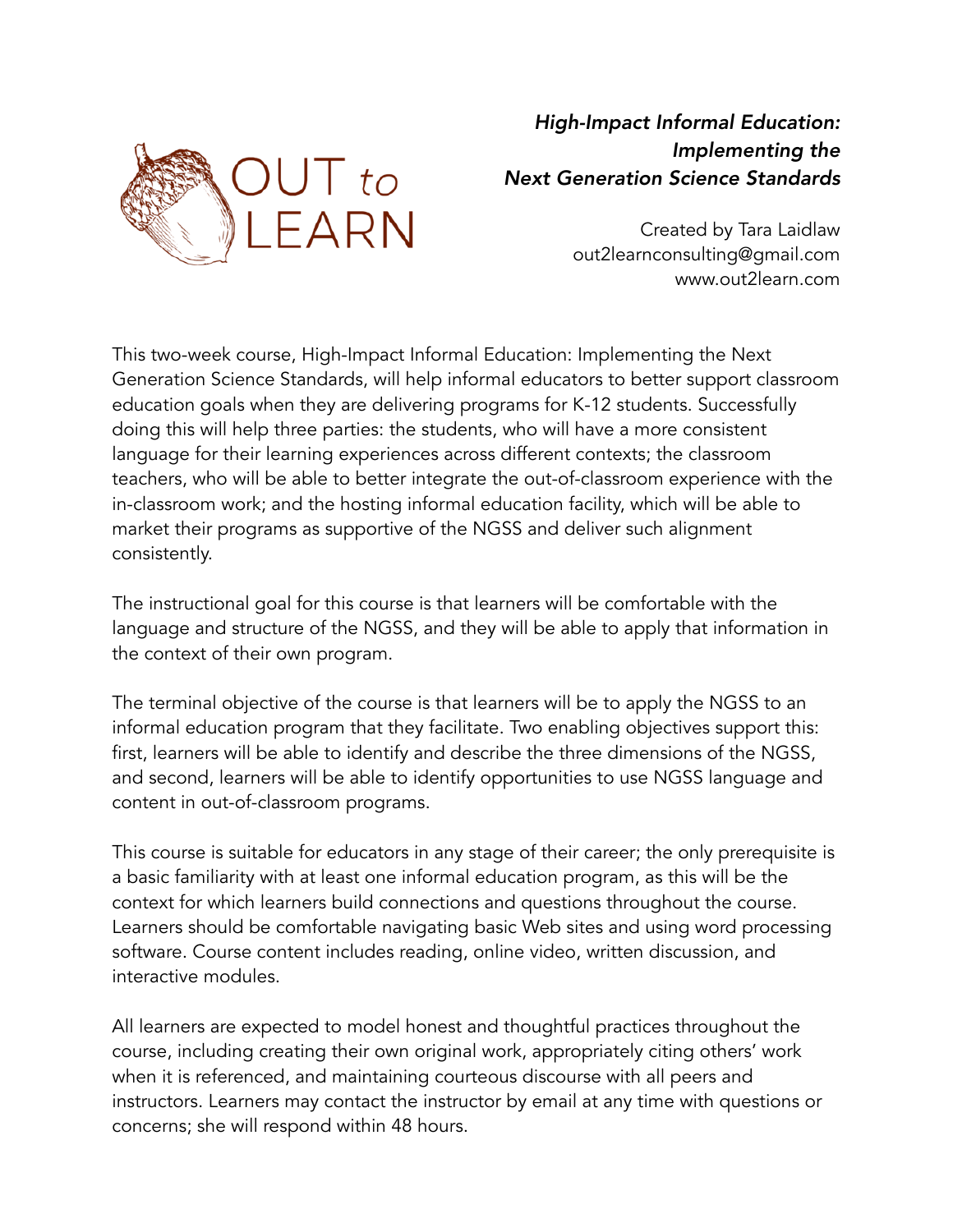## Schedule and Grading

*All Week 1 components (Part 1 and Part 2) must be completed by Sunday, June 9 at 5:00 PM Eastern.*

Week 1, Part 1: The Next Generation Science Standards Reading: Welcome! Video: Introduction to the Next Generation Science Standards Resource: Crosscutting Concepts Resource: Practices of Science & Engineering Peer Discussion: Science Education Then and Now Quiz: NGSS Comprehension Check (Formative Assessment 1) Week 1, Part 2: Connecting to Informal Education Interactive Module: NGSS and Informal Education (Formative Assessment 2) Peer Discussion: The Diversity of Informal Education

*All Week 2 components must be completed by Sunday, June 16 at 5:00 PM Eastern.* Week 2: Applying NGSS to Your Program

Reading: Welcome Back! Resource: BEETLES Video: Navigating the NGSS Website Resource: EQuIP Rubric Interactive Module: Crafting Productive Questions (Formative Assessment 3) Resource: Productive Questions Worksheet Peer Discussion: Your Productive Question Final Reflection: Supporting NGSS in Your Program (Summative Assessment)

## Unless an arrangement is made in writing with the instructor *before* the deadline, no work will be accepted late.

**Assignment Grading Mode Percentage of Final Grade** Peer Discussion: Science Education Then and Now Complete/Incomplete 10% Quiz: NGSS Comprehension Check Automatically scored 10% Interactive Module: NGSS and Informal Education Complete/Incomplete 10% Peer Discussion: The Diversity of Informal Education Complete/Incomplete 10% Interactive Module: Crafting Productive Questions Complete/Incomplete 10% Peer Discussion: Your Productive Question Complete/Incomplete 10% Final Reflection: Supporting NGSS in Your Program Scored by instructor (see rubric below) 40%

Grades will be comprised of the following: